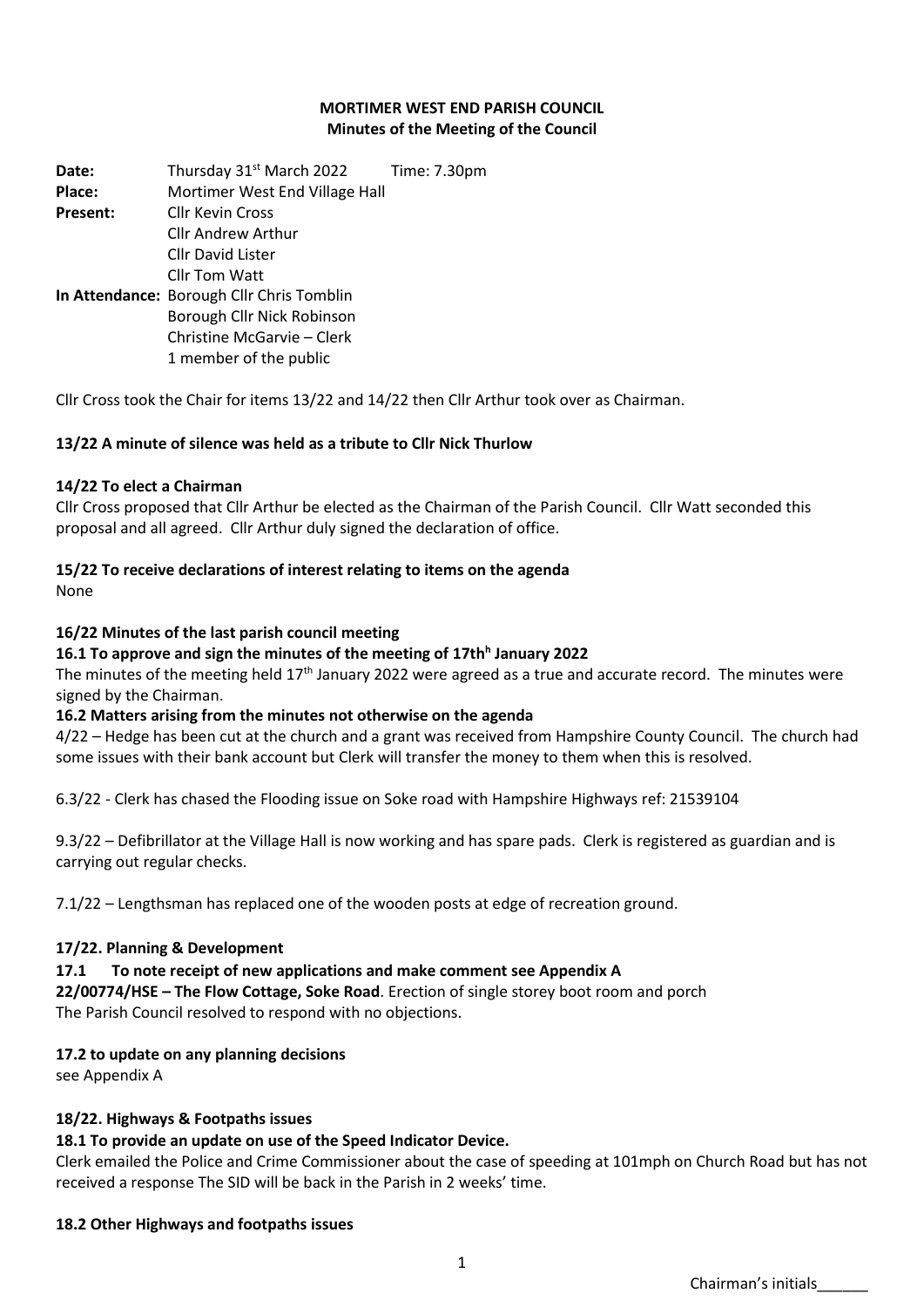There is a broken drainage cover on West End Road near to St. Catherine's Hill. Clerk to raise case with Hampshire County Council (case raised under 21606048)

### **19/22 Parish Environment**

## **19.1 To discuss the operation of the automatic bollards at the entrance to the recreation ground car park and insurance cover.**

Clerk has contacted insurers to add automatic bollard to the items covered. Total Asset value has now gone up to £78,000 and we currently have £75k of cover so there may be a slight increase in premium to pay.

Clerk has met with the Cricket Club Chairman and agreed that bollard should be raised between 9.30pm and 7am. The Cricket Club have been given an override key and key fob. They also have the ability to lower the bollard via mobile phone.

Clerk to purchase signs telling car park users the operating times and also put a notice on the control box with a mobile number to call in an emergency.

**Action: Clerk** 

**Action: Clerk** 

### **19.2 To consider quotes for flagpole for Churchyard.**

Clerk has obtained several quotes. The preferred supplier was agreed as Flagpole Express and a 6-metre heavy duty fibre glass pole was chosen. Clerk to order flagpole and arrange for the Lengthsman to install it.

Clerk to source a brass plaque and agree wording with the former Chairman's widow.

#### **19.3 To update on replacement village gateway**

One of the village gateways in Church Road was hit and damaged beyond repair on the 12 or 13<sup>th</sup> February.

Hampshire County Council highways have given a price for repair and insurers have agreed to pay for the repair £1,361.76 (minus the £100 policy excess)

Clerk to ask Hampshire County Council for a date for the work to be carried out.

## **19.4 To consider the report on the condition of the War memorial from the War Memorial Trust**

The War Memorial Trust have provided a condition report on the War Memorial in the churchyard and recommended that restoration work be carried by a conservation contractor. It was agreed that the Clerk should seek quotes and then apply for a grant from the War Memorial Trust.

**Action: Clerk**

#### **20/22 Reports**

## **20.1 Borough Councillor reports**

Borough Cllr Chris Tomblin reported that a new affordability ratio has been applied which has increased the number of houses allocated to B&D for the 5-year land supply target.

Someone has been caught and fined for fly tipping in Silchester, Wall Lane. They received a £1400 fine.

The Local plan Rural Strategy will be discussed in June at the Economic Housing Committee.

A motion was passed at full council proposing that housing growth should be based on the 2021 census rather than the 2011 census. Officers are now look at how to implement this.

A motion was also passed to say that villages such as Bramley and Sherfield on Loddon should be preserved and not become part of Basingstoke.

Cllr Nick Robinson mentioned that legislation comes in 2024 to make housing more energy efficient. There are 10,000 outstanding approved planning applications for houses that haven't yet been built and this has a major impact on the Local Plan housing targets.

The B&D budget has been balanced and agreed. B&D remain in a good financial position. An Independent remuneration review has been carried out and councillor allowances agreed.

#### 2

## **Action: Clerk**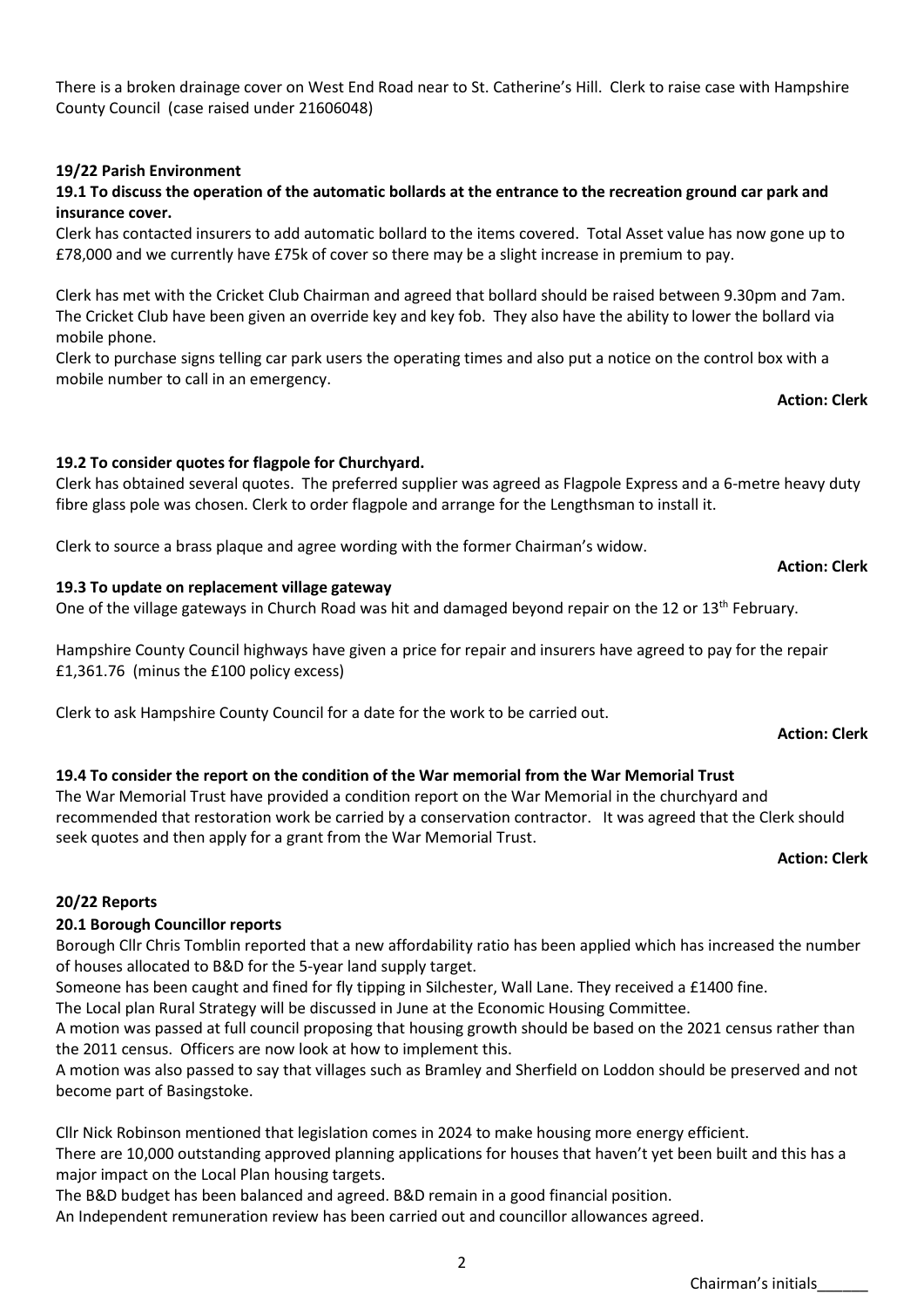An Independent performance review has been carried out. 95% of customer complaints were responded to with 10 working days. The take up of digital services is improving. Staff Sickness levels are at 2.5%.

Household waste recycling is up 30% and there has been a reduction in energy consumption in council property. 400 new trees were planted in the last year.

60% of major planning applications have been determined within the required deadline.

860 new homes have been built over the last year and 300 of these were affordable homes.

## **20. 2 Clerk's report**

The internal audit is booked for 19<sup>th</sup> April.

## **20.3 To receive reports from parish council representatives**

Clarkes Educational trust – Cllr Lister reported that the committee will be meeting next week.

Basingstoke District Association of Parish & Town Councils- Cllr Lister attended the on 1<sup>st</sup> March. The new council leader Simon Bound was at the meeting. Plans for B&D to reduce costs by getting communities more involved were discussed.

The unauthorised encampments appeal is now with the Supreme Court.

The Town Centre strategy was discussed. The aim is to work towards a vision of how the town centre should look in 10 years' time. They are also working towards improvements of the Aquapark over 10 years.

There is a new climate team at B&D and they have produced a Climate Emergency toolkit.

Sherfield Village Hall have recently installed an electric vehicle charging point using grant funding. Cllr Chris Tomblin indicated that he would send information to the Clerk about the schemes available to fund electric vehicle charging points.

Hampshire County Council Highways conference – HALC had put forward a proposal to ask HCC to adopt 20mph zones in all residential areas but this motion was modified to ask them to adopt 20mph in certain selected areas.

Village hall Committee – Cllr Cross reported that the Hall Committee have plans to lay new paths and carry out landscaping work around the hall. The Woodland walk and barbecue will be held on the third weekend of July. Other events planned include a quiz night in October and the Produce Show.

Mortimer Quarry Liaison – A meeting has been arranged for  $13<sup>th</sup>$  April.

AWE LLC – Cllr Cross agreed to take on responsibility for the AWE Local Liaison Committee. Clerk to inform the AWE LLC so the necessary checks can be done.

Relief in Need Charity – a new representative needed. Clerk to ask Cllr Watts if he would like to take this responsibility.

#### **Action:CLerk**

## **21/22 Finance**

## **21.1 To approve payments, bank reconciliation and receipts**

The payment list shown below in Appendix B and was approved

#### **21.2 To consider Clerk's salary increase**

The Local Government Pay award for 2021/2022 has been agreed and is backdated to April 2021. The new pay rates were agreed and the Clerk's standing order will be updated accordingly.

## **22/22 To discuss process for advertising councillor vacancy**

Basingstoke and Deane confirmed that it was appropriate to wait until after Cllr Thurlow's funeral before advertising the vacancy.

The vacancy notice will therefore be put up on 11<sup>th</sup> April.

It was agreed that if no by-election is called and the vacancy can be filled by co-option, Clerk will ask for the advert to be included in Silchester Magazine.

## **23/22. The next meeting will be held on 26th May 2022 7.30pm**

Signed: …………………………………………………………………. Date:………………………………………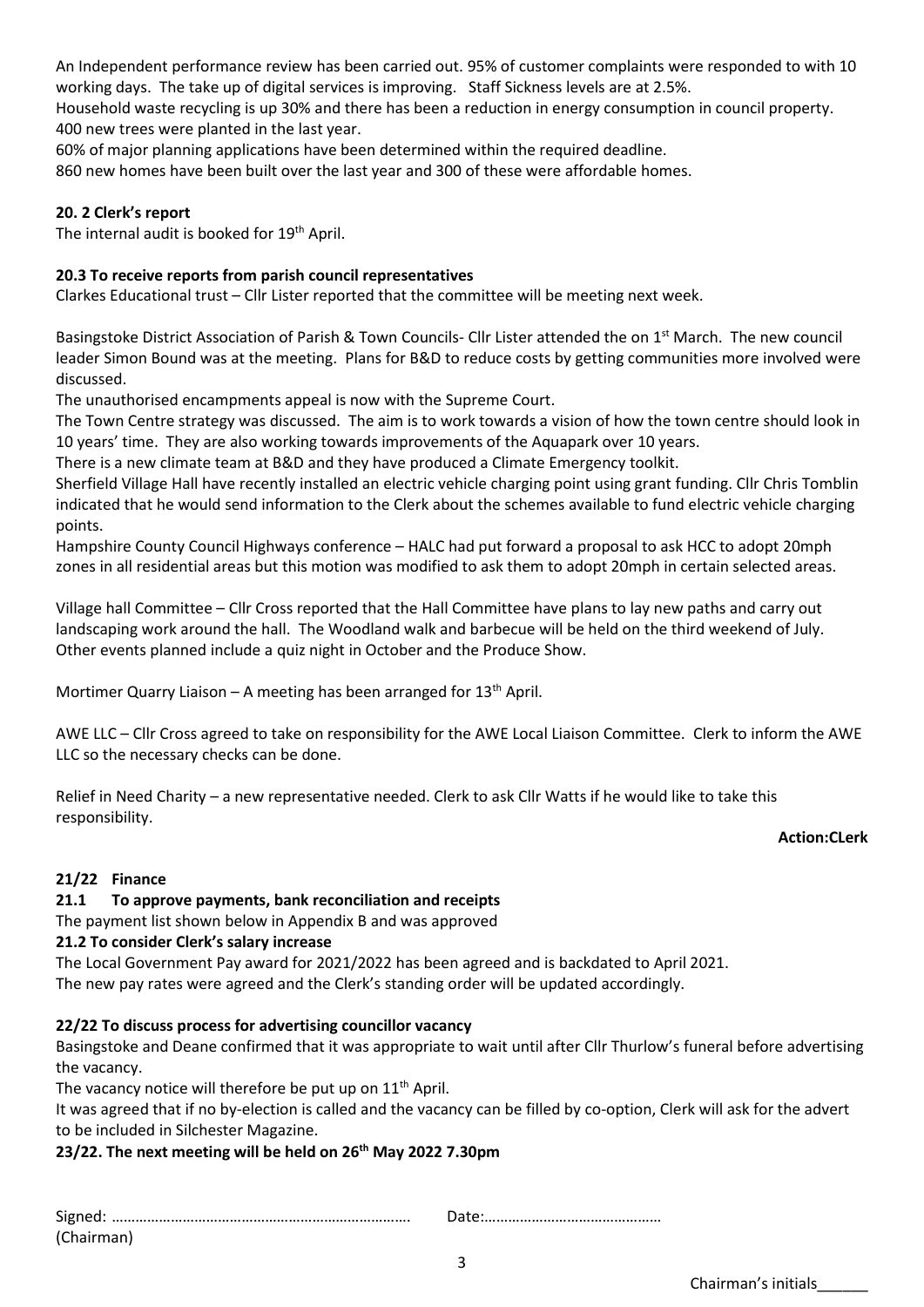## Appendix A March 2022

## Planning Applications for Consideration

| 1   22/00774/HSE – The Flow Cottage, Soke Road. Erection of single storey | Deadline for    |
|---------------------------------------------------------------------------|-----------------|
| boot room and porch                                                       | comments $13th$ |
|                                                                           | April           |

## Planning Application Decisions made

1 None

Planning Applications Awaiting Decisions

| 21/03797/FUL - The Laurels, Soke Road. Replacement of 1 no. dwelling    | Deadline 25 <sup>th</sup> |
|-------------------------------------------------------------------------|---------------------------|
|                                                                         | April                     |
| 21/03769/CONS - Benyons Enclosure, Welshman's Road - Variation of       | Deadline 22 <sup>nd</sup> |
| condition 2 of Planing Permission ref 18/02243/CMA to allow importation | November                  |
| of material until 2032                                                  | 2021                      |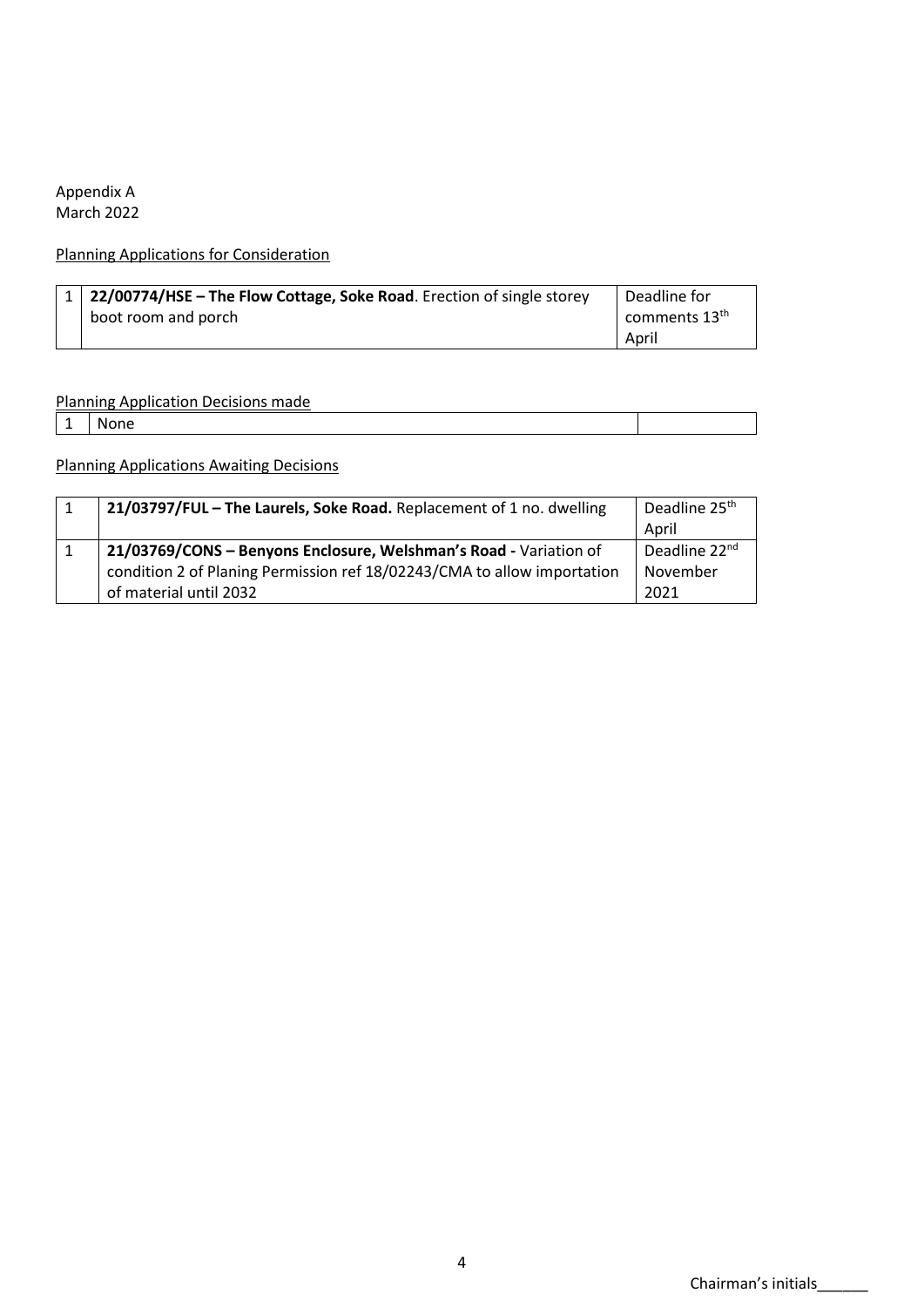|                  | Statement 31/12/2021              | Statement 28/2/2022                   |                             |
|------------------|-----------------------------------|---------------------------------------|-----------------------------|
|                  | £14,861.52                        | £9,896.12                             |                             |
|                  | Payments since last meeting date: |                                       |                             |
| <b>Cheque No</b> | Payee                             | <b>Details</b>                        | <b>TOTAL</b><br><b>COST</b> |
| EP               | Mrs C McGarvie                    | January salary                        | 244.80                      |
| EP               | <b>SCS Automation Ltd</b>         | Automatic bollard                     | 7530.80                     |
| EP               | <b>MWE Village Hall</b>           | Hall hire                             | 45.00                       |
| EP               | MWE PCC                           | grant for churchyard grass<br>cutting | 600.00                      |
| EP               | <b>Vision ICT</b>                 | website hosting                       | 150                         |
| EP               | Mrs C McGarvie                    | February salary                       | 244.80                      |
| <b>TOTAL</b>     |                                   |                                       | £8,815,40                   |

|            | <b>New Items for payment</b>   |                     |                             |
|------------|--------------------------------|---------------------|-----------------------------|
| EP/SO/Cheq | Payee                          | <b>Details</b>      | <b>TOTAL</b><br><b>COST</b> |
| SO.        | Mrs C McGarvie                 | March salary        | 244.80                      |
| EP         | <b>SCS Automation UK Ltd</b>   | final payment       | 7530.80                     |
| EP         | MWE Village Hall               | Hall hire           | 22.50                       |
|            | Hampshire Association of Local |                     |                             |
| EP         | Councils                       | Officer update      | 12.00                       |
| EP         | Mrs C McGarvie                 | <b>Expenses</b>     | 200.99                      |
| EP         | Mrs C McGarvie                 | Clerk backdated pay | 50.40                       |
| TOTAL      |                                |                     | £8,061.49                   |

## **Receipts since last meeting date :**

| <b>Receipt</b><br><b>Date</b> | <b>Payer</b>               | <b>Details</b>                        | <b>TOTAL</b><br><b>AMOUNT</b> |
|-------------------------------|----------------------------|---------------------------------------|-------------------------------|
| 01/02/2022                    | MWE PCC                    | grant returned - problem with<br>bank | £600.00                       |
| 10/02/2022                    | <b>HCC</b>                 | grant for churchyard hedge<br>work    | £650.00                       |
| 10/02/2022                    | <b>MWE Village Hall</b>    | Grant for automatic bollards          | £2,000.00                     |
| 25/02/2022                    | <b>MWECC</b>               | Grant for car park improvments        | £600.00                       |
|                               |                            |                                       | £3,850.00                     |
|                               |                            |                                       |                               |
|                               | Payments not yet presented |                                       |                               |
| <b>Cheque No</b>              | Payee                      | <b>Details</b>                        | <b>TOTAL</b><br><b>COST</b>   |
| <b>TOTAL</b>                  |                            |                                       | £0.00                         |

### **Receipts after statement date :**

| <b>Receipt</b><br><b>Date</b> | Payer | <b>Details</b> | <b>TOTAL</b><br><b>AMOUNT</b> |
|-------------------------------|-------|----------------|-------------------------------|
| <b>TOTAL</b>                  |       |                | £0.00                         |

## Treasurers account balance after new payments

Savings Account balance as at 28th February 2022 **Example 2018** E1

| £1,834.63  |
|------------|
| £16,608.10 |
| £18,442.73 |